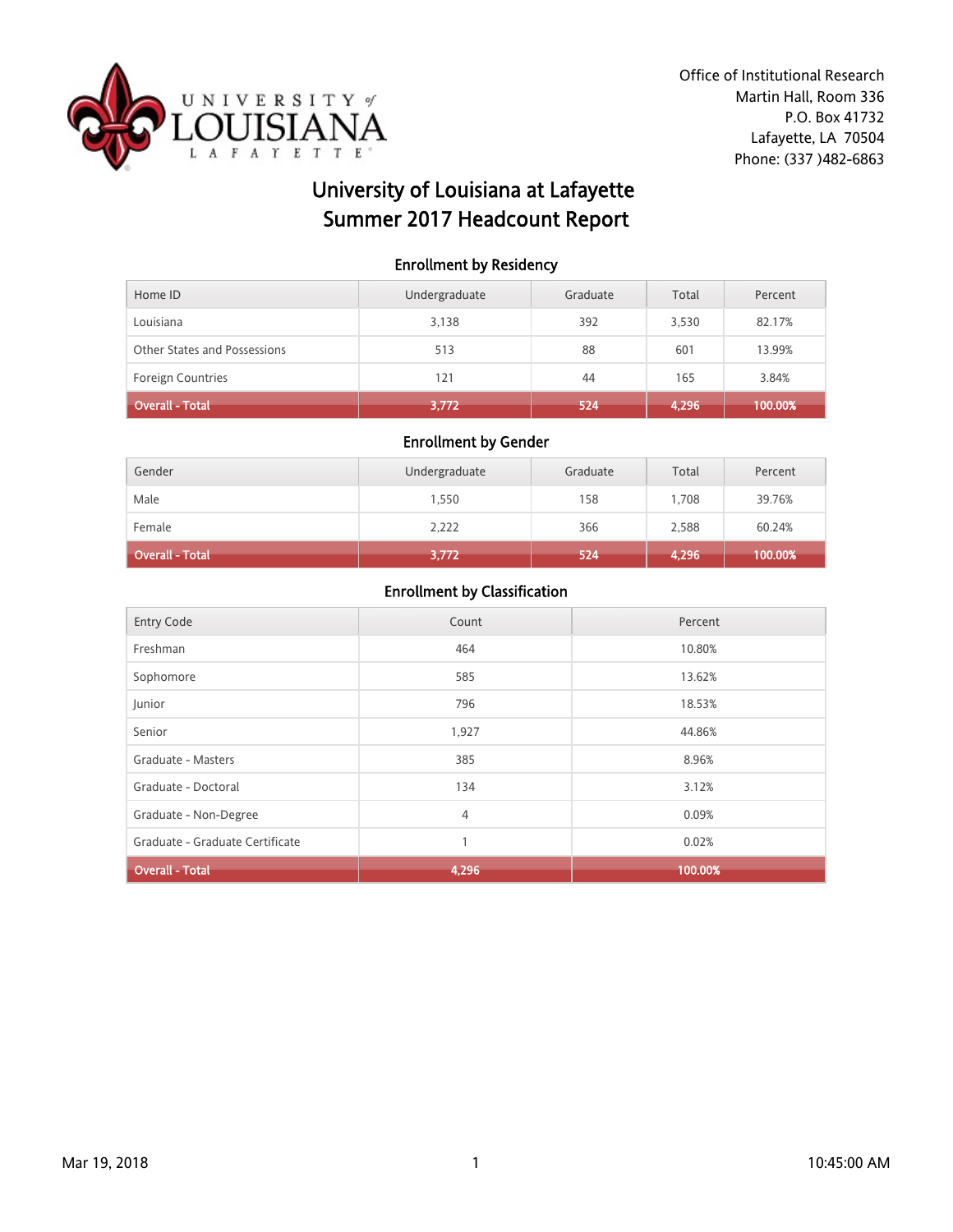

# University of Louisiana at Lafayette Summer 2017 Headcount Report

## Enrollment by Entry Type

| <b>Population Type</b> | Undergraduate | Graduate       | Total | Percent |
|------------------------|---------------|----------------|-------|---------|
| Continuing             | 3,233         | 461            | 3,694 | 88.46%  |
| Dual Enrollment        | 5             | $\mathbf 0$    | 5     | 0.12%   |
| First Time             | 112           | 55             | 167   | 4.00%   |
| Non Degree             | 97            | $\overline{2}$ | 99    | 2.37%   |
| Re-Entry               |               | $\mathbf{0}$   |       | 0.02%   |
| Re-entry               | 114           | 6              | 120   | 2.87%   |
| Transfer               | 210           | $\mathbf 0$    | 210   | 5.03%   |
| <b>Overall - Total</b> | 3,658         | 518            | 4,176 | 100.00% |

## Enrollment by Race/Ethnicity

| Race                                      | Undergraduate | Graduate     | Total | Percent |
|-------------------------------------------|---------------|--------------|-------|---------|
| American Indian or Alaska Native          | 6             | $\mathbf{0}$ | 6     | 0.14%   |
| Asian                                     | 113           | 7            | 120   | 2.79%   |
| <b>Black or African American</b>          | 809           | 61           | 870   | 20.25%  |
| Hispanic, of any race                     | 147           | 3            | 150   | 3.49%   |
| Native Hawaiian or Other Pacific Islander | 3             | $\mathbf{0}$ | 3     | 0.07%   |
| Non-resident Alien                        | 103           | 42           | 145   | 3.38%   |
| Two or more races                         | 66            | 7            | 73    | 1.70%   |
| Unknown Race/Ethnicity                    | 225           | 15           | 240   | 5.59%   |
| White                                     | 2,300         | 389          | 2,689 | 62.59%  |
| <b>Overall - Total</b>                    | 3,772         | 524          | 4,296 | 100.00% |

| <b>Overall - Total</b> | 3,772         | 524      | 4,296 | 100.00% |
|------------------------|---------------|----------|-------|---------|
| Part Time              | 3,753         | 430      | 4,183 | 97.37%  |
| <b>Full Time</b>       | 19            | 94       | 113   | 2.63%   |
| <b>Full/Part Time</b>  | Undergraduate | Graduate | Total | Percent |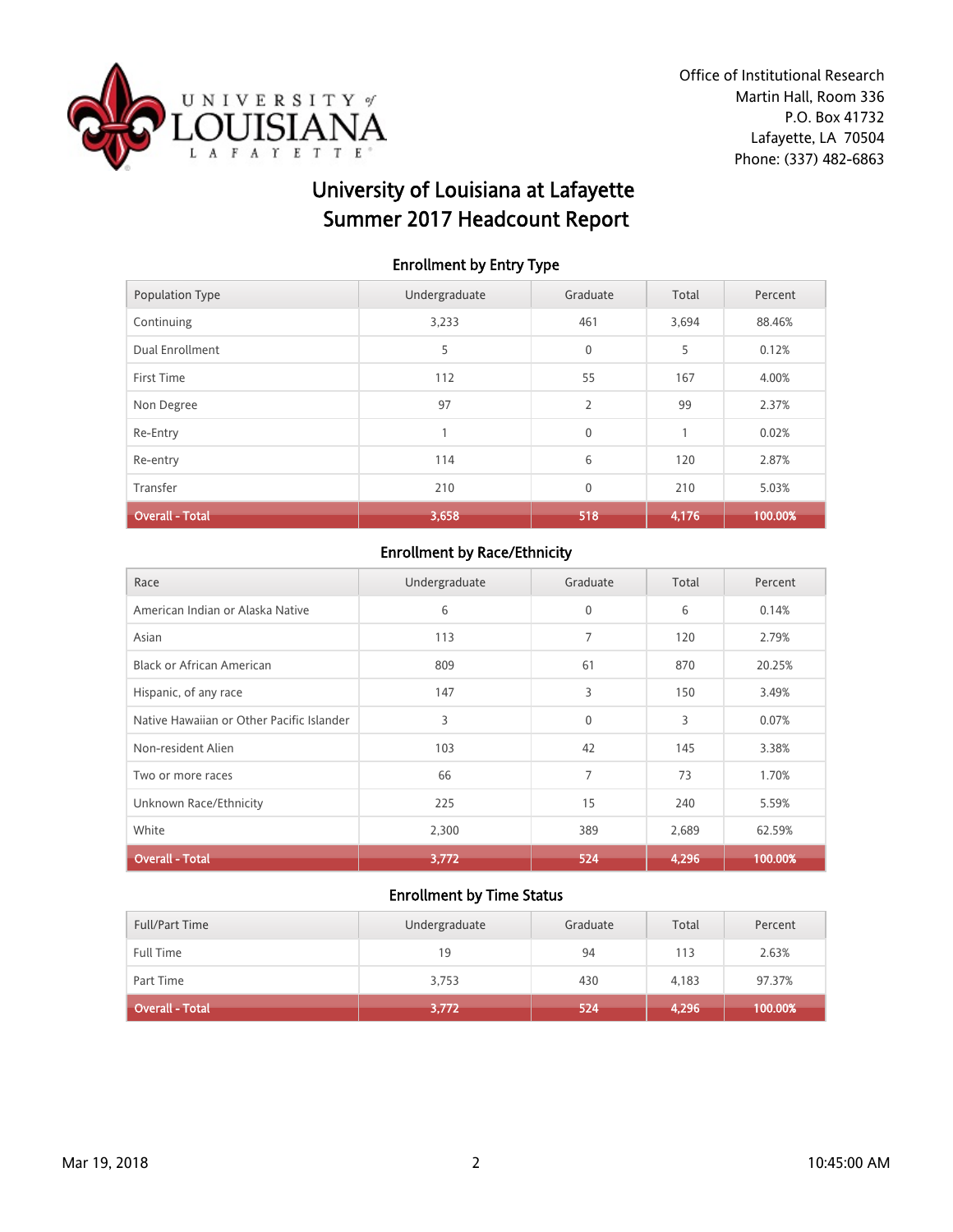

# Academic Affairs, VP Summer 2017 Headcount Report

Enrollment by Residency

| Home ID                      | Undergraduate | Graduate | Total | Percent |
|------------------------------|---------------|----------|-------|---------|
| Louisiana                    | 87            | 0        | 87    | 94.57%  |
| Other States and Possessions |               |          |       | 3.26%   |
| <b>Foreign Countries</b>     |               | 0        |       | 2.17%   |
| Overall - Total              | 92            |          | 92    | 100.00% |

## Enrollment by Gender

| Gender          | Undergraduate | Graduate | Total | Percent |
|-----------------|---------------|----------|-------|---------|
| Male            | 31            |          | 31    | 33.70%  |
| Female          | 61            |          | 61    | 66.30%  |
| Overall - Total | 92            |          | 92    | 100.00% |

| <b>Entry Code</b>      | Count | Percent |
|------------------------|-------|---------|
| Freshman               | 66    | 71.74%  |
| Sophomore              | 6     | 6.52%   |
| Junior                 | 4     | 4.35%   |
| Senior                 | 16    | 17.39%  |
| <b>Overall - Total</b> | 92    | 100.00% |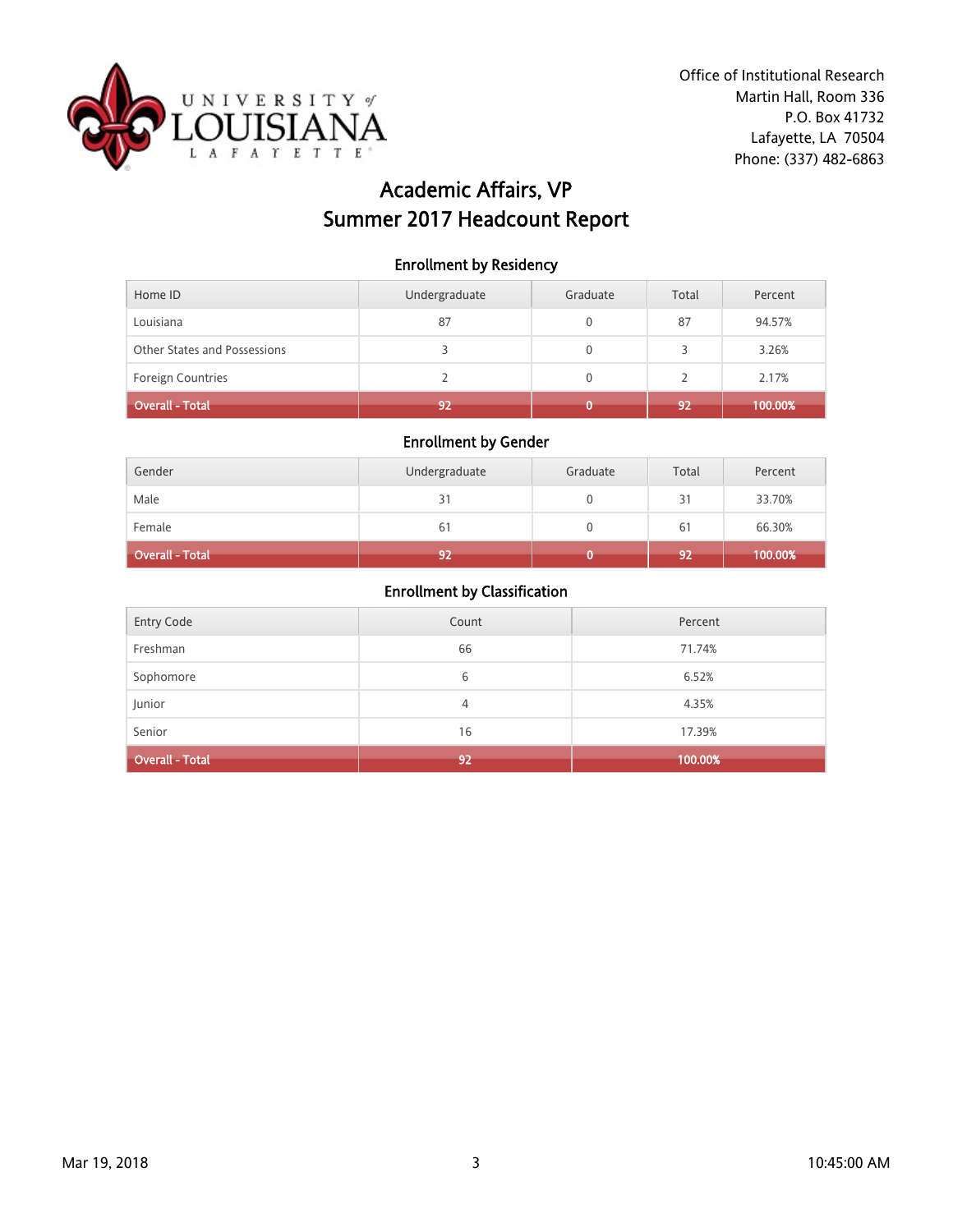

# Academic Affairs, VP Summer 2017 Headcount Report

#### Enrollment by Entry Type

| Population Type        | Undergraduate | Graduate | Total | Percent |
|------------------------|---------------|----------|-------|---------|
| Dual Enrollment        |               | 0        | 5     | 5.43%   |
| Non Degree             | 86            | 0        | 86    | 93.48%  |
| Transfer               |               | 0        |       | 1.09%   |
| <b>Overall - Total</b> | 92            |          | 92    | 100.00% |

#### Enrollment by Race/Ethnicity

| Race                      | Undergraduate | Graduate     | Total         | Percent |
|---------------------------|---------------|--------------|---------------|---------|
| Asian                     |               | $\mathbf{0}$ | 7             | 7.61%   |
| Black or African American | 17            | $\mathbf{0}$ | 17            | 18.48%  |
| Hispanic, of any race     | 2             | $\mathbf{0}$ | $\mathcal{P}$ | 2.17%   |
| Unknown Race/Ethnicity    | 5             | $\mathbf{0}$ | 5             | 5.43%   |
| White                     | 61            | $\mathbf{0}$ | 61            | 66.30%  |
| <b>Overall - Total</b>    | 92            | n            | 92            | 100.00% |

| <b>Full/Part Time</b> | Undergraduate | Graduate | Total | Percent |
|-----------------------|---------------|----------|-------|---------|
| Part Time             | 92            |          | 92    | 100.00% |
| Overall - Total       | 92            |          | 92    | 100.00% |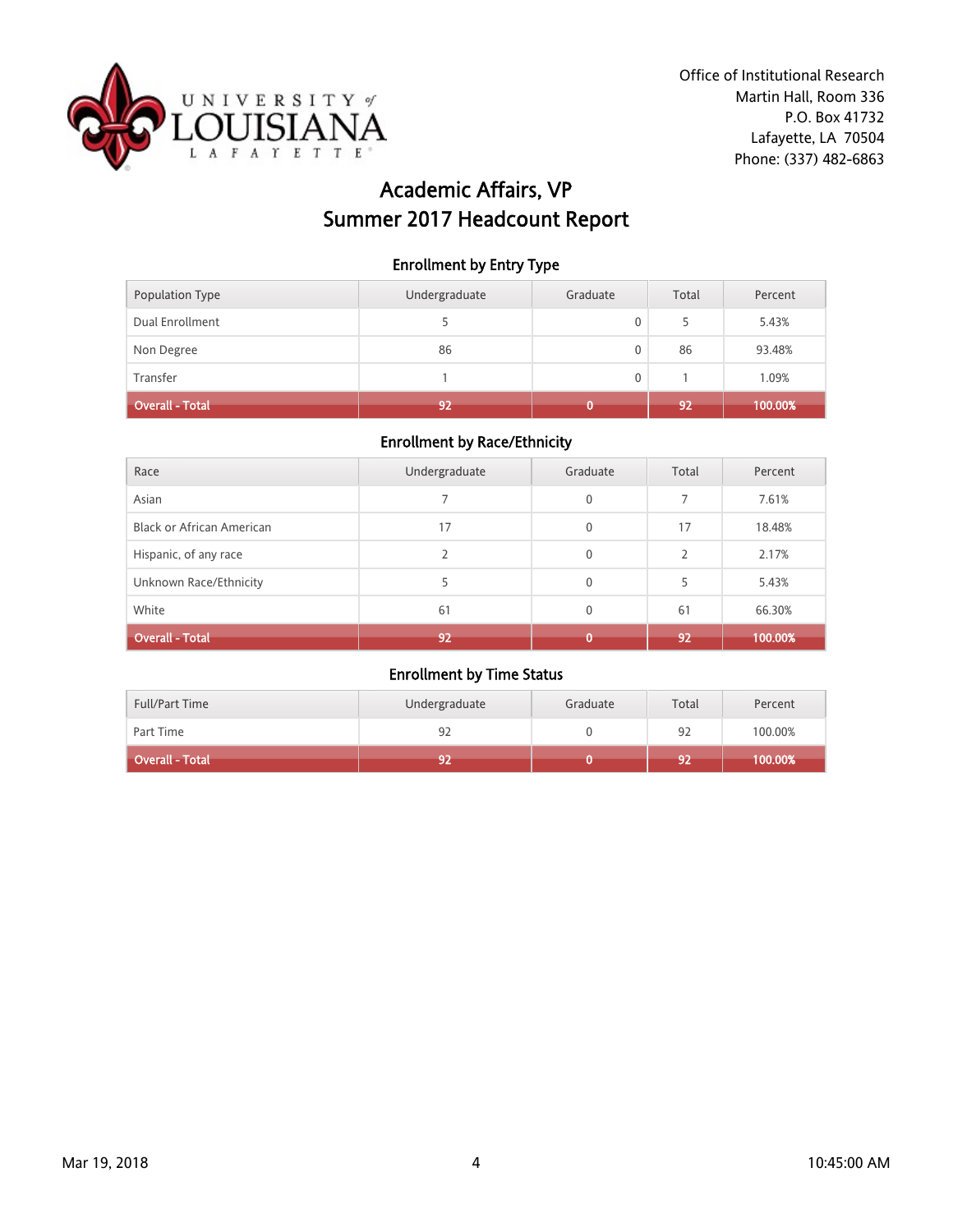

# Business Administration Summer 2017 Headcount Report

#### Enrollment by Residency

| Home ID                      | Undergraduate | Graduate | Total | Percent |
|------------------------------|---------------|----------|-------|---------|
| Louisiana                    | 386           | 59       | 445   | 89.00%  |
| Other States and Possessions | 26            | 4        | 30    | 6.00%   |
| <b>Foreign Countries</b>     | 18            |          | 25    | 5.00%   |
| Overall - Total              | 430           | 70       | 500   | 100.00% |

#### Enrollment by Gender

| Gender          | Undergraduate | Graduate | Total | Percent |
|-----------------|---------------|----------|-------|---------|
| Male            | 216           | 29       | 245   | 49.00%  |
| Female          | 214           | 41       | 255   | 51.00%  |
| Overall - Total | 430           | 70       | 500   | 100.00% |

| Entry Code             | Count | Percent |
|------------------------|-------|---------|
| Freshman               | 34    | 6.80%   |
| Sophomore              | 52    | 10.40%  |
| Junior                 | 113   | 22.60%  |
| Senior                 | 231   | 46.20%  |
| Graduate - Masters     | 70    | 14.00%  |
| <b>Overall - Total</b> | 500   | 100.00% |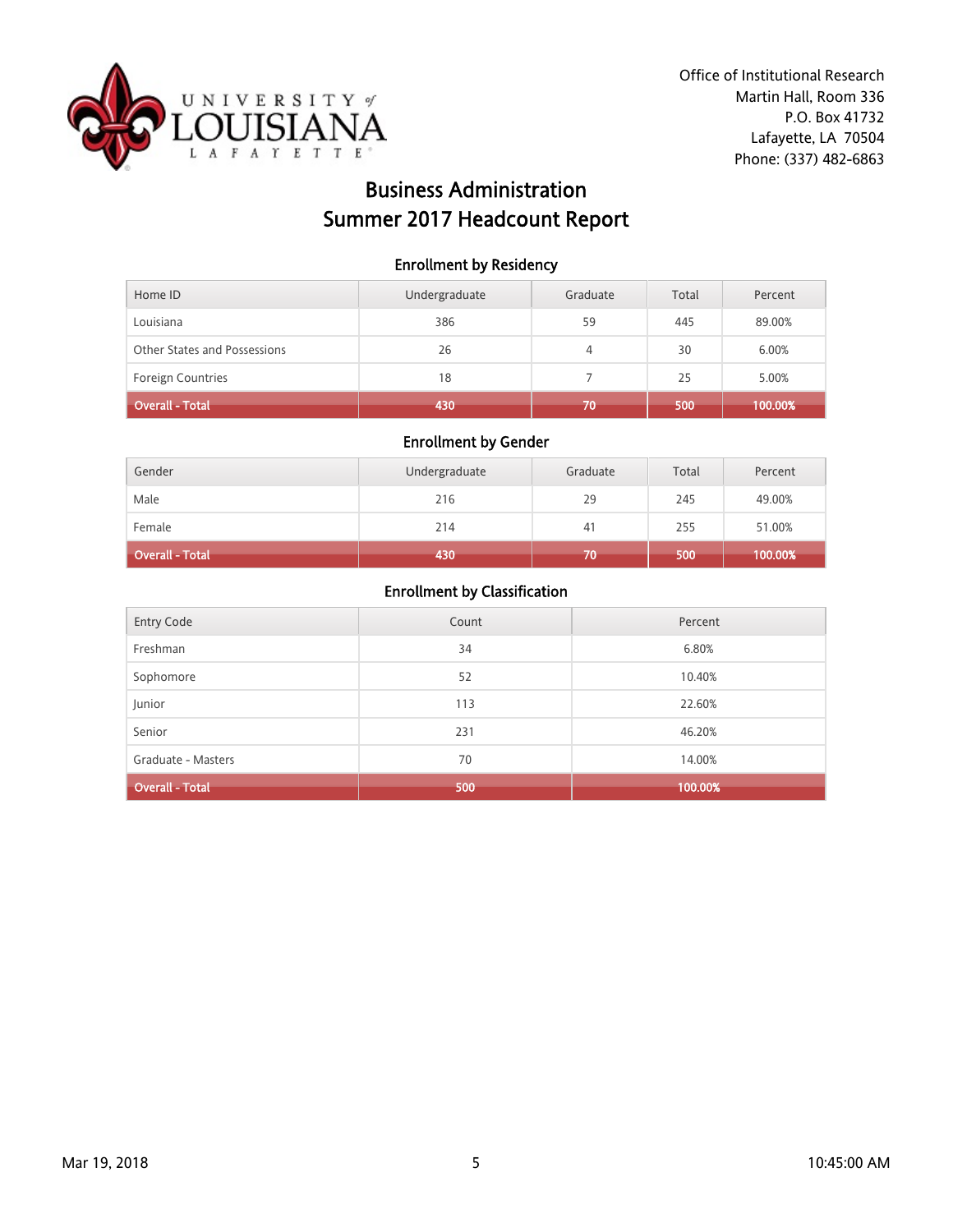

# Business Administration Summer 2017 Headcount Report

#### Enrollment by Entry Type

| Population Type | Undergraduate | Graduate | Total | Percent |
|-----------------|---------------|----------|-------|---------|
| Continuing      | 410           | 67       | 477   | 95.40%  |
| First Time      | 10            | 3        | 13    | 2.60%   |
| Re-entry        | 6             | 0        | 6     | 1.20%   |
| Transfer        | 4             | 0        | 4     | 0.80%   |
| Overall - Total | 430           | 70       | 500   | 100.00% |

#### Enrollment by Race/Ethnicity

| Race                             | Undergraduate | Graduate     | Total | Percent |
|----------------------------------|---------------|--------------|-------|---------|
| Asian                            | 10            |              | 11    | 2.20%   |
| <b>Black or African American</b> | 77            | 4            | 81    | 16.20%  |
| Hispanic, of any race            | 17            | $\mathbf 0$  | 17    | 3.40%   |
| American Indian or Alaska Native |               | $\mathbf{0}$ | 1     | 0.20%   |
| Two or more races                | 6             |              | 7     | 1.40%   |
| Non-resident Alien               | 16            | 6            | 22    | 4.40%   |
| Unknown Race/Ethnicity           | 24            |              | 25    | 5.00%   |
| White                            | 279           | 57           | 336   | 67.20%  |
| <b>Overall - Total</b>           | 430           | 70           | 500   | 100.00% |

| <b>Full/Part Time</b> | Undergraduate | Graduate | Total | Percent |
|-----------------------|---------------|----------|-------|---------|
| Full Time             |               |          | 9     | 1.80%   |
| Part Time             | 426           | 65       | 491   | 98.20%  |
| Overall - Total       | 430           | 70       | 500   | 100.00% |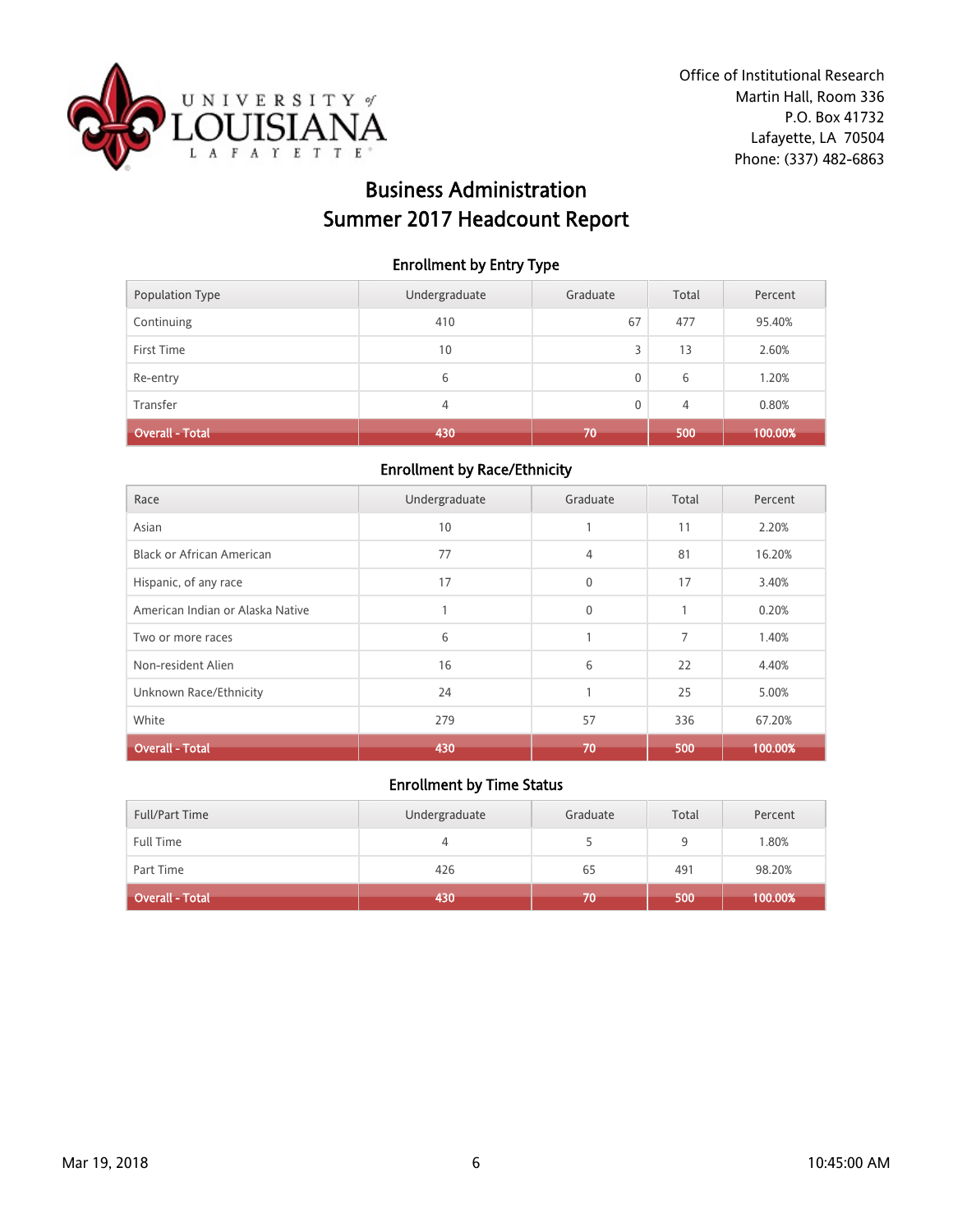

## Arts Summer 2017 Headcount Report

#### Enrollment by Residency

| Home ID                      | Undergraduate | Graduate | Total | Percent |
|------------------------------|---------------|----------|-------|---------|
| Louisiana                    | 106           | 20       | 126   | 91.97%  |
| Other States and Possessions | 4             |          | 5.    | 3.65%   |
| <b>Foreign Countries</b>     |               |          | 6     | 4.38%   |
| Overall - Total              | 115           | 22       | 137   | 100.00% |

### Enrollment by Gender

| Gender          | Undergraduate | Graduate | Total | Percent |
|-----------------|---------------|----------|-------|---------|
| Male            | 40            | 10       | 50    | 36.50%  |
| Female          | 75            | 12       | 87    | 63.50%  |
| Overall - Total | 115           | 22       | 137   | 100.00% |

| Entry Code             | Count | Percent |
|------------------------|-------|---------|
| Freshman               | 16    | 11.68%  |
| Sophomore              | 20    | 14.60%  |
| Junior                 | 37    | 27.01%  |
| Senior                 | 42    | 30.66%  |
| Graduate - Masters     | 22    | 16.06%  |
| <b>Overall - Total</b> | 137   | 100.00% |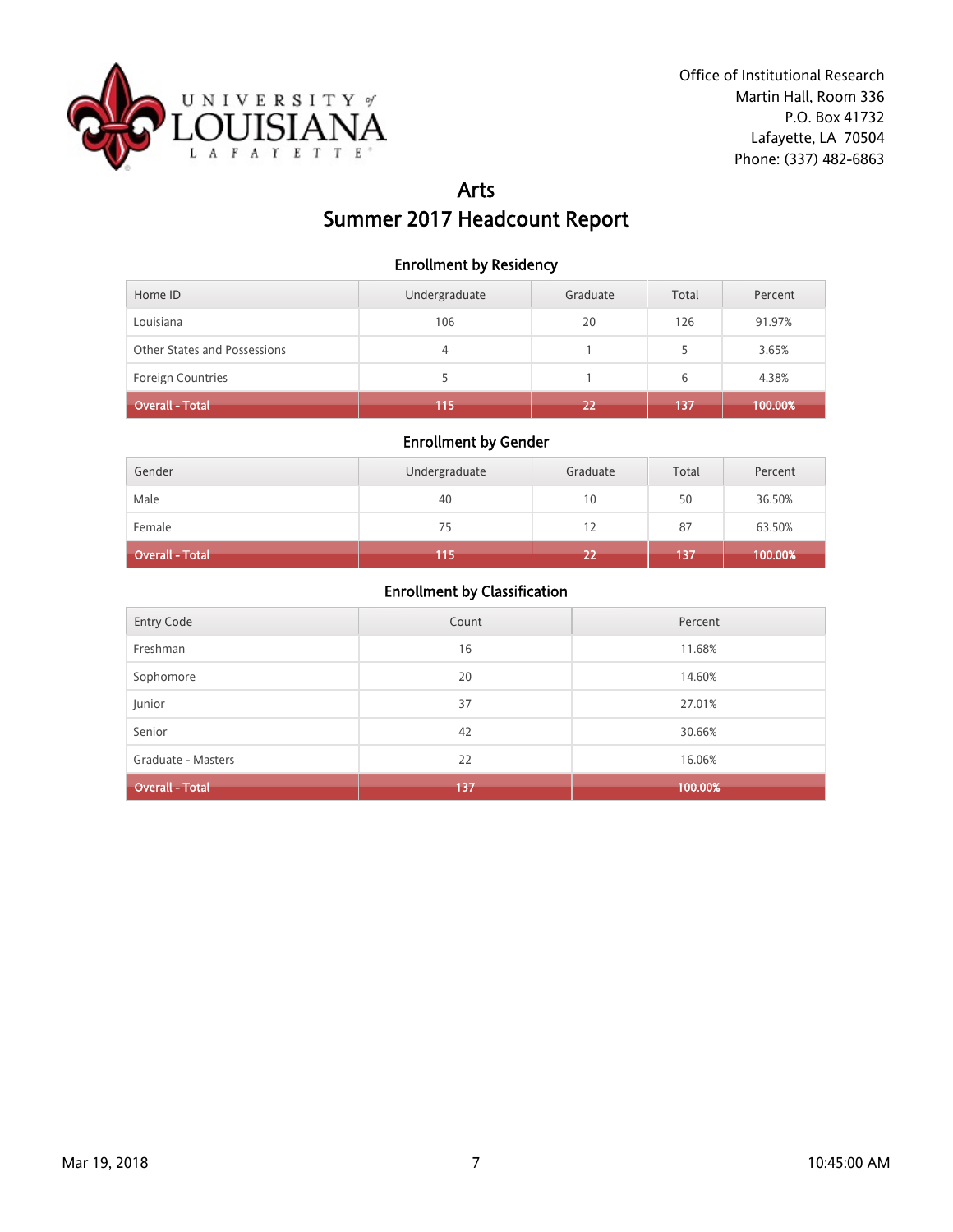

## Arts Summer 2017 Headcount Report

#### Enrollment by Entry Type

| Population Type        | Undergraduate | Graduate | Total | Percent |
|------------------------|---------------|----------|-------|---------|
| Continuing             | 108           | 15       | 123   | 89.78%  |
| First Time             | 3             |          | 10    | 7.30%   |
| Re-entry               | 2             | 0        | 2     | 1.46%   |
| Transfer               | 2             | 0        | 2     | 1.46%   |
| <b>Overall - Total</b> | 115           | 22       | 137   | 100.00% |

#### Enrollment by Race/Ethnicity

| Race                             | Undergraduate  | Graduate       | Total | Percent |
|----------------------------------|----------------|----------------|-------|---------|
| Asian                            | $\overline{7}$ | $\mathbf 0$    | 7     | 5.11%   |
| <b>Black or African American</b> | 15             | $\overline{2}$ | 17    | 12.41%  |
| Hispanic, of any race            | 7              | $\mathbf{0}$   | 7     | 5.11%   |
| Two or more races                |                | $\Omega$       |       | 0.73%   |
| Non-resident Alien               | 4              |                | 5     | 3.65%   |
| Unknown Race/Ethnicity           | 8              | $\Omega$       | 8     | 5.84%   |
| White                            | 73             | 19             | 92    | 67.15%  |
| <b>Overall - Total</b>           | 115            | 22             | 137   | 100.00% |

| <b>Full/Part Time</b>  | Undergraduate | Graduate | Total | Percent |
|------------------------|---------------|----------|-------|---------|
| Full Time              |               |          | 8     | 5.84%   |
| Part Time              | 115           | 14       | 129   | 94.16%  |
| <b>Overall - Total</b> | 115           | 22       | 137   | 100.00% |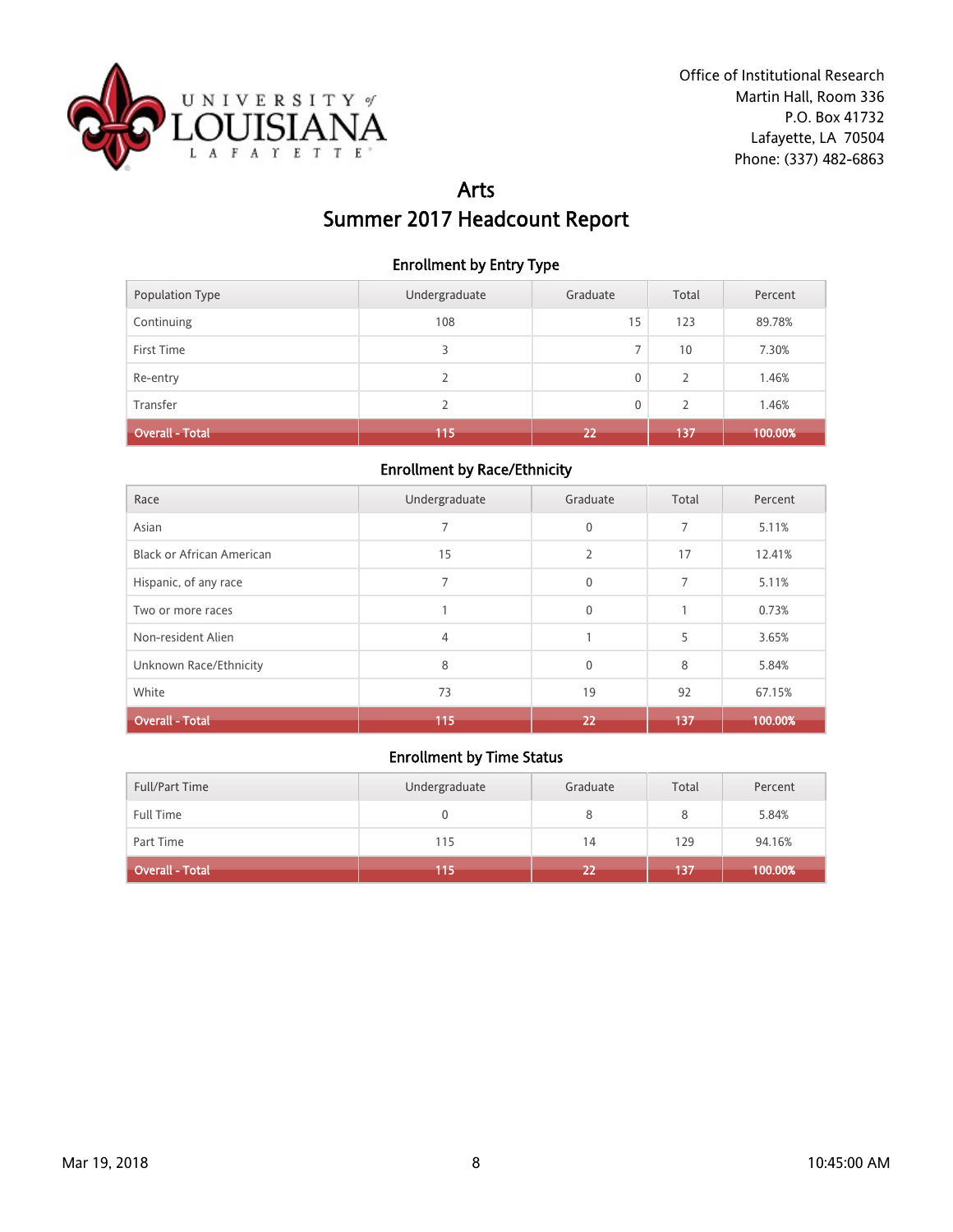

# Education Summer 2017 Headcount Report

#### Enrollment by Residency

| Home ID                      | Undergraduate | Graduate | Total | Percent |
|------------------------------|---------------|----------|-------|---------|
| Louisiana                    | 412           | 168      | 580   | 89.37%  |
| Other States and Possessions | 43            | 16       | 59    | 9.09%   |
| <b>Foreign Countries</b>     | 9             |          | 10    | 1.54%   |
| Overall - Total              | 464           | 185      | 649   | 100.00% |

### Enrollment by Gender

| Gender                 | Undergraduate | Graduate | Total | Percent |
|------------------------|---------------|----------|-------|---------|
| Male                   | 131           | 37       | 168   | 25.89%  |
| Female                 | 333           | 148      | 481   | 74.11%  |
| <b>Overall - Total</b> | 464           | 185      | 649   | 100.00% |

| <b>Entry Code</b>      | Count | Percent |
|------------------------|-------|---------|
| Freshman               | 50    | 7.70%   |
| Sophomore              | 54    | 8.32%   |
| Junior                 | 111   | 17.10%  |
| Senior                 | 249   | 38.37%  |
| Graduate - Masters     | 137   | 21.11%  |
| Graduate - Doctoral    | 48    | 7.40%   |
| <b>Overall - Total</b> | 649   | 100.00% |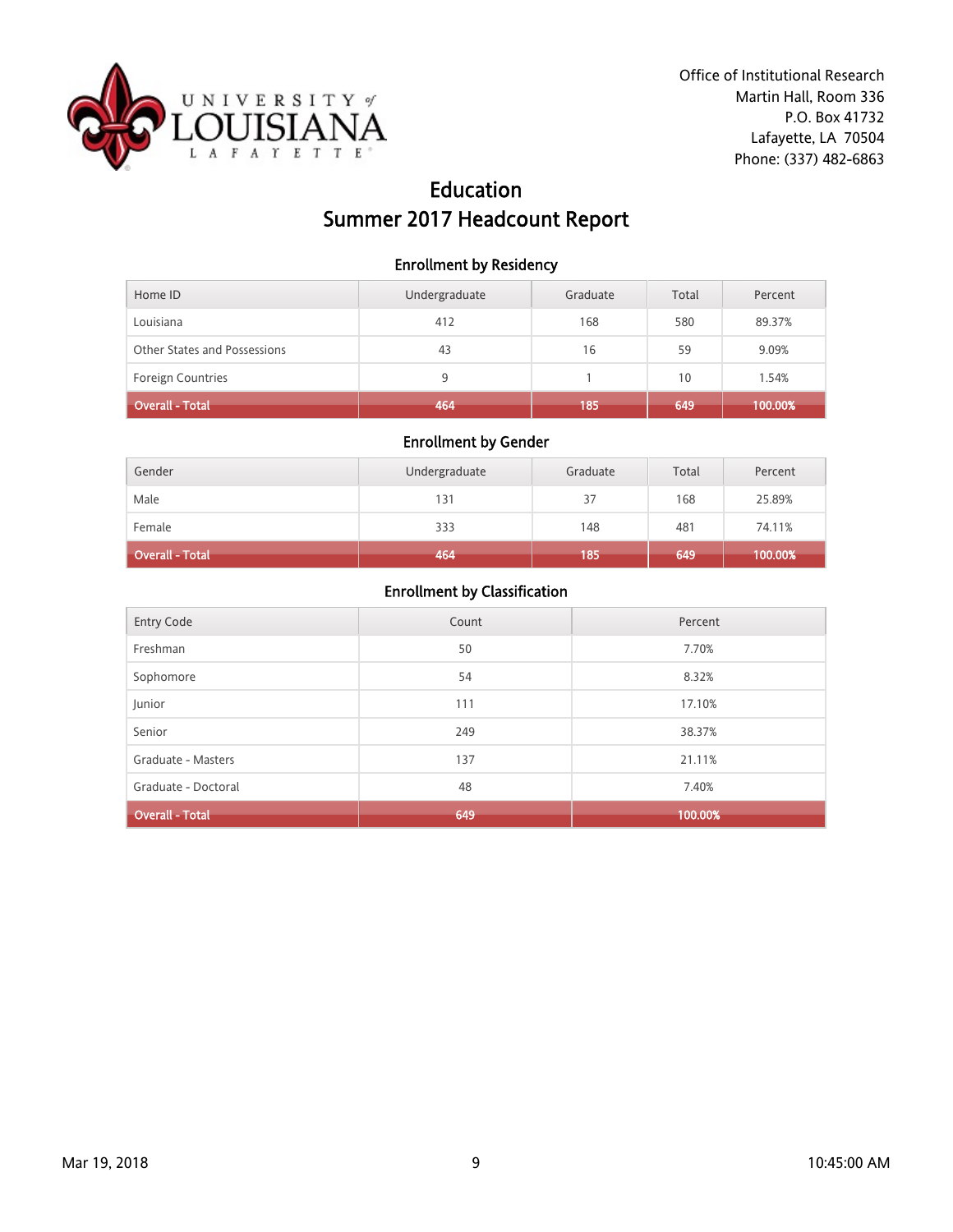

# Education Summer 2017 Headcount Report

#### Enrollment by Entry Type

| Population Type        | Undergraduate | Graduate    | Total          | Percent |
|------------------------|---------------|-------------|----------------|---------|
| Continuing             | 404           | 177         | 581            | 92.66%  |
| First Time             | 20            | 6           | 26             | 4.15%   |
| Non Degree             | 11            | $\mathbf 0$ | 11             | 1.75%   |
| Re-Entry               |               | $\mathbf 0$ | $\overline{1}$ | 0.16%   |
| Re-entry               | 20            | 2           | 22             | 3.51%   |
| Transfer               | 8             | $\mathbf 0$ | 8              | 1.28%   |
| <b>Overall - Total</b> | 444           | 183         | 627            | 100.00% |

## Enrollment by Race/Ethnicity

| Race                             | Undergraduate | Graduate     | Total | Percent |
|----------------------------------|---------------|--------------|-------|---------|
| Asian                            | 9             |              | 10    | 1.54%   |
| <b>Black or African American</b> | 127           | 37           | 164   | 25.27%  |
| Hispanic, of any race            | 18            | $\mathbf{0}$ | 18    | 2.77%   |
| Two or more races                | 11            | 3            | 14    | 2.16%   |
| Non-resident Alien               | 9             |              | 10    | 1.54%   |
| Unknown Race/Ethnicity           | 17            | 6            | 23    | 3.54%   |
| White                            | 273           | 137          | 410   | 63.17%  |
| <b>Overall - Total</b>           | 464           | 185          | 649   | 100.00% |

| <b>Full/Part Time</b> | Undergraduate | Graduate | Total | Percent |
|-----------------------|---------------|----------|-------|---------|
| Full Time             |               | 36       | 41    | 6.32%   |
| Part Time             | 459           | 149      | 608   | 93.68%  |
| Overall - Total       | 464           | 185      | 649   | 100.00% |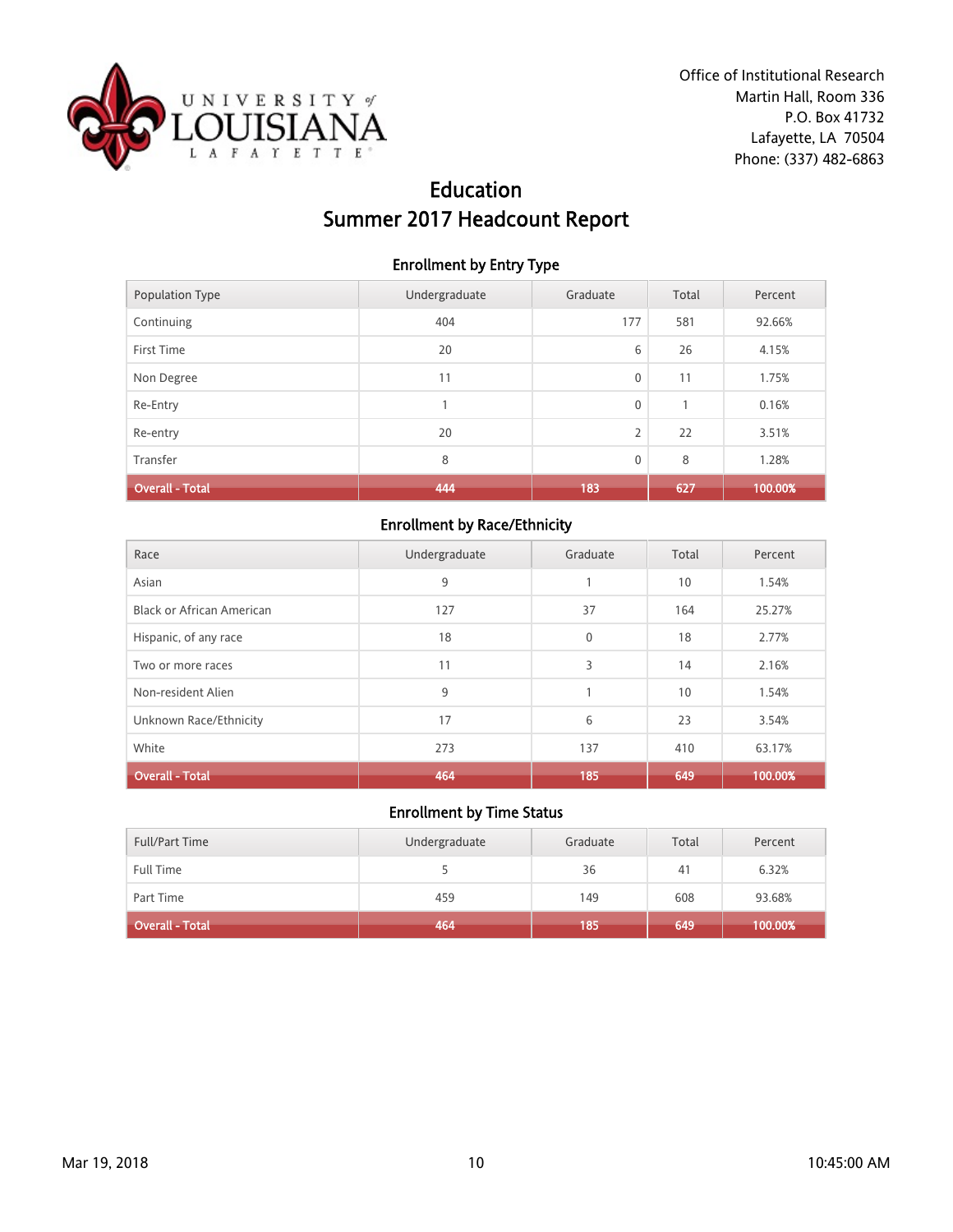

# Engineering Summer 2017 Headcount Report

#### Enrollment by Residency

| Home ID                      | Undergraduate | Graduate | Total | Percent |
|------------------------------|---------------|----------|-------|---------|
| Louisiana                    | 591           | 9        | 600   | 82.53%  |
| Other States and Possessions | 54            | 0        | 54    | 7.43%   |
| <b>Foreign Countries</b>     | 61            | 12       | 73    | 10.04%  |
| Overall - Total              | 706           |          | 727   | 100.00% |

### Enrollment by Gender

| Gender          | Undergraduate | Graduate | Total | Percent |
|-----------------|---------------|----------|-------|---------|
| Male            | 577           | 15       | 592   | 81.43%  |
| Female          | 129           | ь        | 135   | 18.57%  |
| Overall - Total | 706           |          | 727   | 100.00% |

| <b>Entry Code</b>      | Count | Percent |
|------------------------|-------|---------|
| Freshman               | 54    | 7.43%   |
| Sophomore              | 158   | 21.73%  |
| Junior                 | 177   | 24.35%  |
| Senior                 | 317   | 43.60%  |
| Graduate - Masters     | 12    | 1.65%   |
| Graduate - Doctoral    | 9     | 1.24%   |
| <b>Overall - Total</b> | 727   | 100.00% |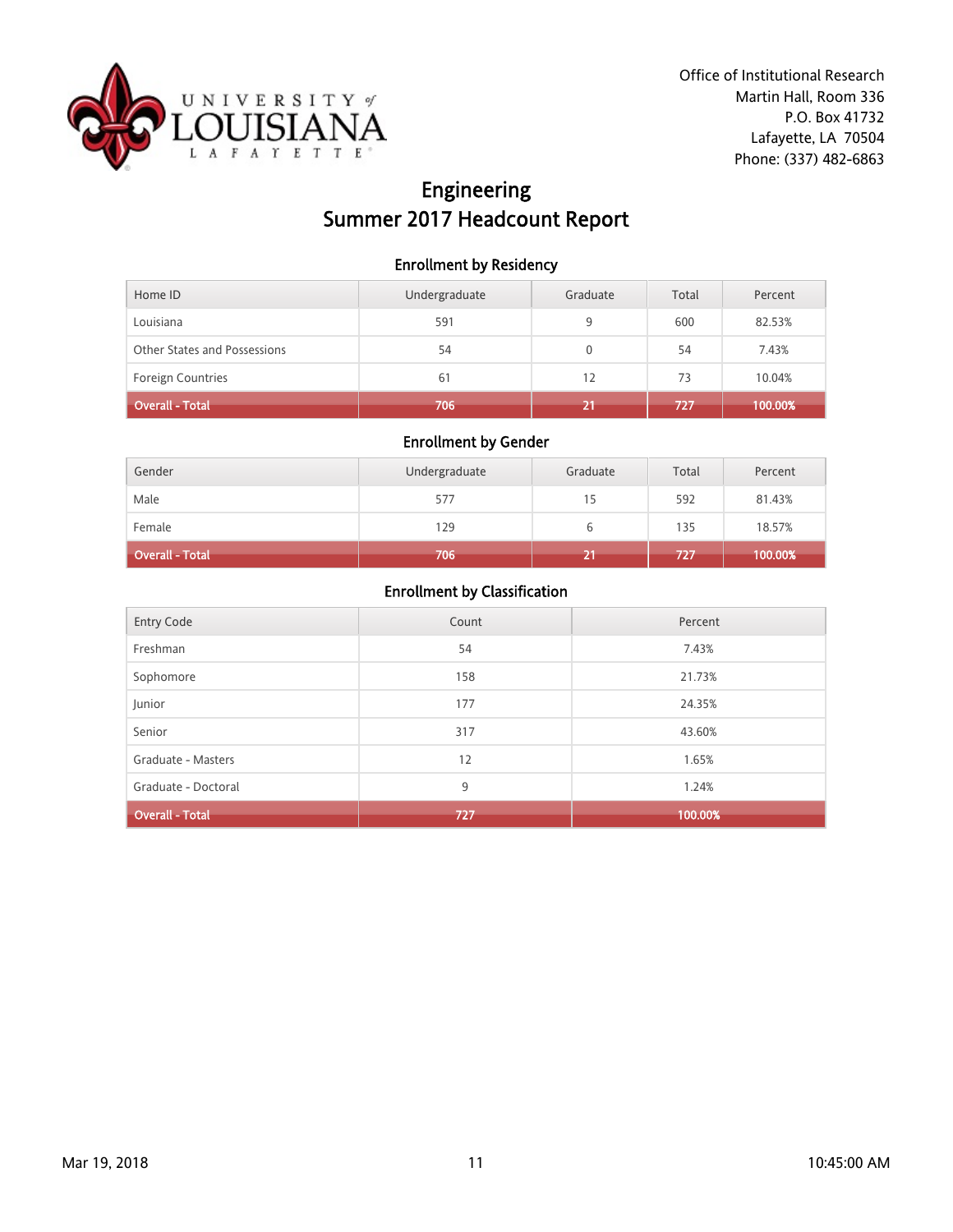

# Engineering Summer 2017 Headcount Report

#### Enrollment by Entry Type

| <b>Population Type</b> | Undergraduate | Graduate | Total | Percent |
|------------------------|---------------|----------|-------|---------|
| Continuing             | 665           | 21       | 686   | 94.36%  |
| First Time             | 18            | 0        | 18    | 2.48%   |
| Re-entry               | 13            | 0        | 13    | 1.79%   |
| Transfer               | 10            | 0        | 10    | 1.38%   |
| <b>Overall - Total</b> | 706           | 21       | 727   | 100.00% |

#### Enrollment by Race/Ethnicity

| Race                             | Undergraduate | Graduate     | Total        | Percent |
|----------------------------------|---------------|--------------|--------------|---------|
| Asian                            | 27            | 1            | 28           | 3.85%   |
| <b>Black or African American</b> | 82            | $\mathbf{0}$ | 82           | 11.28%  |
| Hispanic, of any race            | 25            | $\mathbf{0}$ | 25           | 3.44%   |
| American Indian or Alaska Native |               | $\mathbf{0}$ | $\mathbf{1}$ | 0.14%   |
| Two or more races                | 11            | $\mathbf{0}$ | 11           | 1.51%   |
| Non-resident Alien               | 59            | 12           | 71           | 9.77%   |
| Unknown Race/Ethnicity           | 46            | $\mathbf{0}$ | 46           | 6.33%   |
| White                            | 455           | 8            | 463          | 63.69%  |
| <b>Overall - Total</b>           | 706           | 21           | 727          | 100.00% |

| <b>Full/Part Time</b>  | Undergraduate | Graduate | Total | Percent |
|------------------------|---------------|----------|-------|---------|
| <b>Full Time</b>       |               |          | 4     | 0.55%   |
| Part Time              | 704           | 19       | 723   | 99.45%  |
| <b>Overall - Total</b> | 706           | z.,      | דבלו  | 100.00% |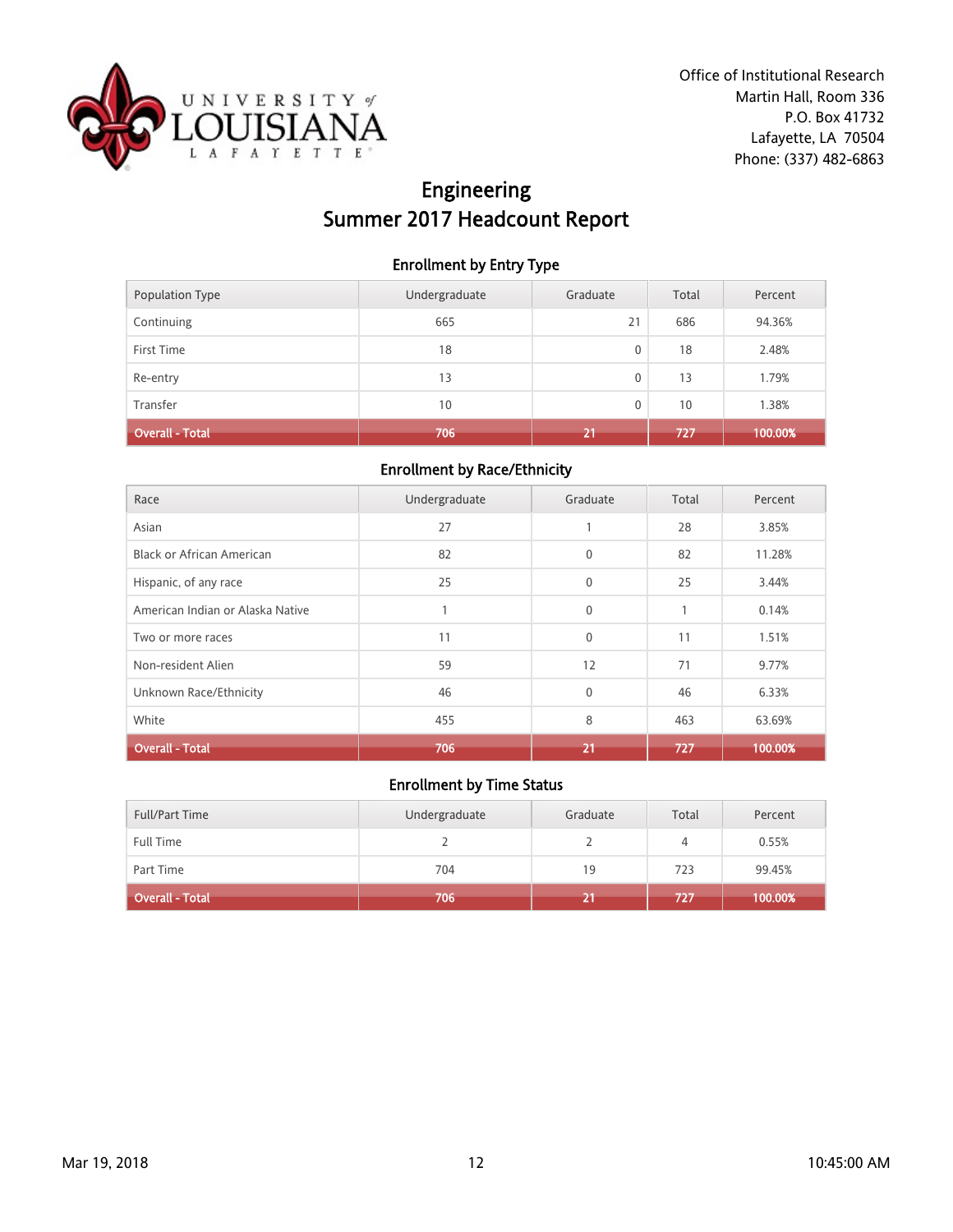

# Graduate School Summer 2017 Headcount Report

| <b>Enrollment by Residency</b> |  |  |
|--------------------------------|--|--|
|--------------------------------|--|--|

| <b>Overall - Total</b> |               |          |       | 100.00% |
|------------------------|---------------|----------|-------|---------|
| Louisiana              |               |          |       | 100.00% |
| Home ID                | Undergraduate | Graduate | Total | Percent |

### Enrollment by Gender

| Gender                 | Undergraduate | Graduate | Total | Percent |
|------------------------|---------------|----------|-------|---------|
| Male                   |               |          |       | 40.00%  |
| Female                 |               |          |       | 60.00%  |
| <b>Overall - Total</b> |               |          |       | 100.00% |

| <b>Entry Code</b>               | Count | Percent |
|---------------------------------|-------|---------|
| Graduate - Non-Degree           |       | 80.00%  |
| Graduate - Graduate Certificate |       | 20.00%  |
| Overall - Total                 |       | 100.00% |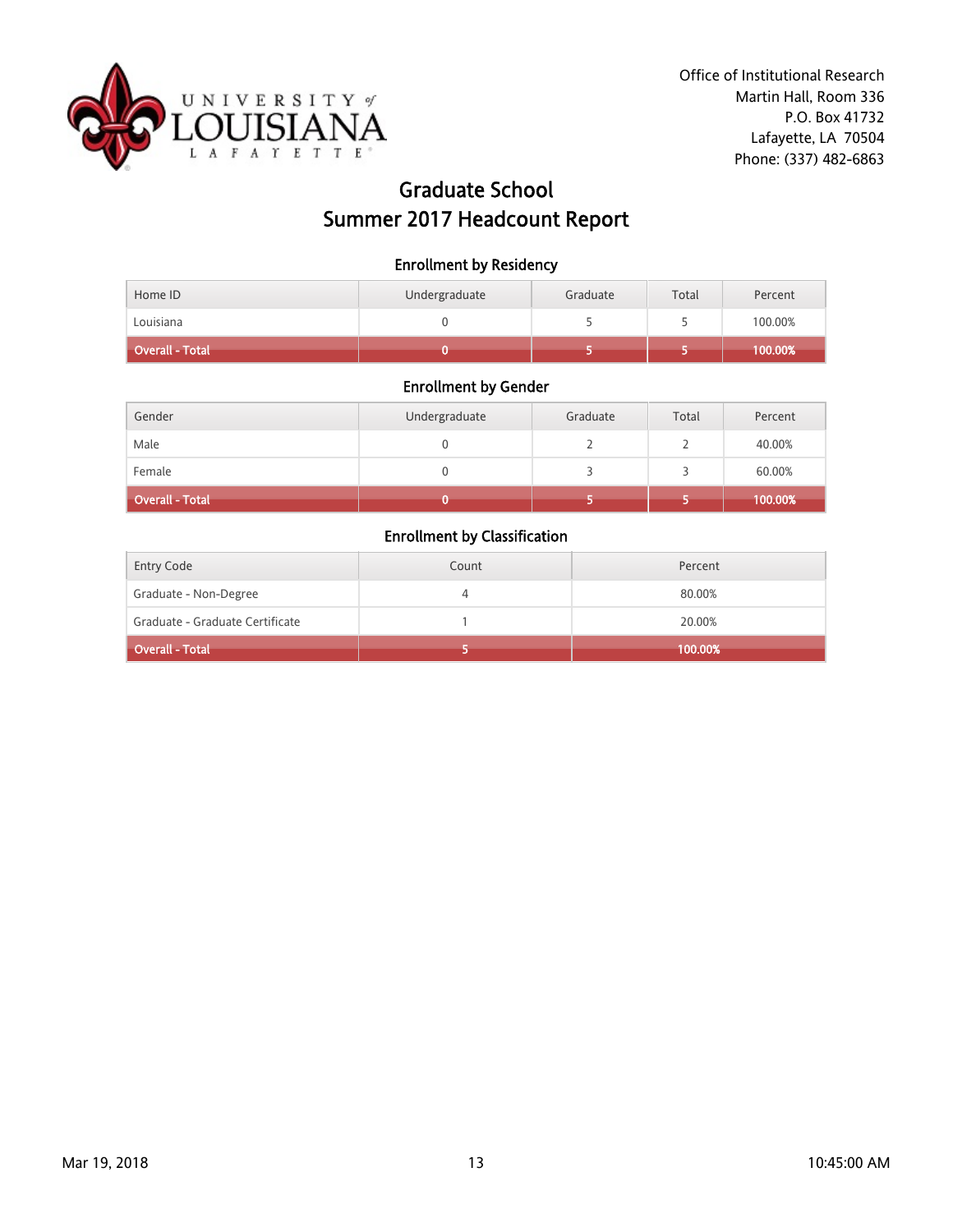

# Graduate School Summer 2017 Headcount Report

Enrollment by Entry Type

| Population Type        | Undergraduate | Graduate | Total         | Percent |
|------------------------|---------------|----------|---------------|---------|
| Continuing             |               |          | $\mathcal{P}$ | 40.00%  |
| First Time             | 0             |          |               | 20.00%  |
| Non Degree             | 0             |          | C.            | 40.00%  |
| <b>Overall - Total</b> |               |          |               | 100.00% |

#### Enrollment by Race/Ethnicity

| Race            | Undergraduate | Graduate | Total | Percent |
|-----------------|---------------|----------|-------|---------|
| White           |               |          |       | 100.00% |
| Overall - Total |               |          |       | 100.00% |

| <b>Full/Part Time</b> | Undergraduate | Graduate | Total | Percent    |
|-----------------------|---------------|----------|-------|------------|
| Part Time             |               |          |       | 100.00%    |
| Overall - Total       |               |          |       | $100.00\%$ |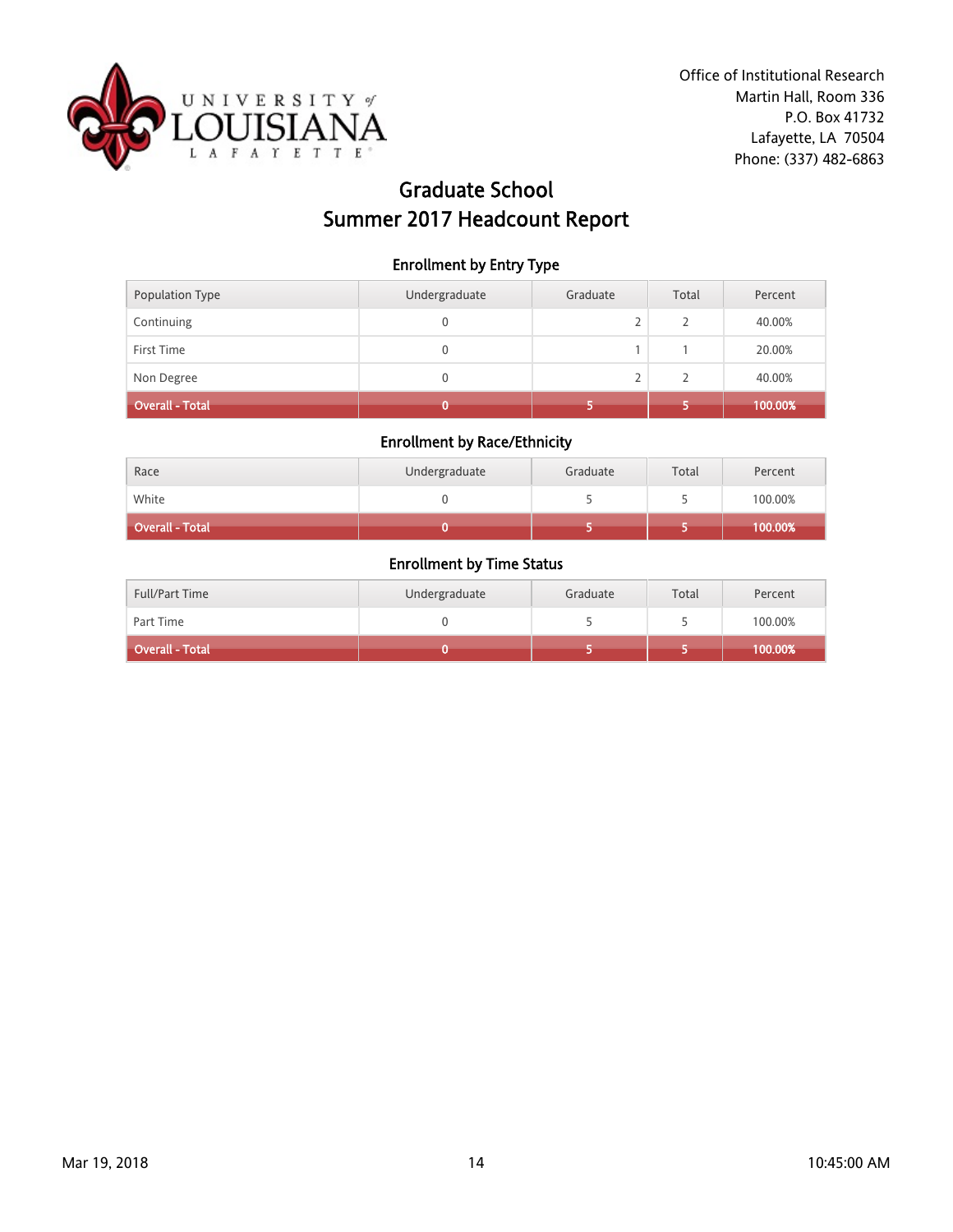

# Liberal Arts Summer 2017 Headcount Report

#### Enrollment by Residency

| Home ID                      | Undergraduate | Graduate | Total | Percent |
|------------------------------|---------------|----------|-------|---------|
| Louisiana                    | 443           | 85       | 528   | 87.13%  |
| Other States and Possessions | 18            | 44       | 62    | 10.23%  |
| <b>Foreign Countries</b>     |               | 9        | 16    | 2.64%   |
| Overall - Total              | 468           | 138      | 606   | 100.00% |

### Enrollment by Gender

| Gender          | Undergraduate | Graduate | Total | Percent |
|-----------------|---------------|----------|-------|---------|
| Male            | 118           | 28       | 146   | 24.09%  |
| Female          | 350           | 110      | 460   | 75.91%  |
| Overall - Total | 468           | 138      | 606   | 100.00% |

| <b>Entry Code</b>      | Count | Percent |
|------------------------|-------|---------|
| Freshman               | 52    | 8.58%   |
| Sophomore              | 58    | 9.57%   |
| Junior                 | 121   | 19.97%  |
| Senior                 | 237   | 39.11%  |
| Graduate - Masters     | 101   | 16.67%  |
| Graduate - Doctoral    | 37    | 6.11%   |
| <b>Overall - Total</b> | 606   | 100.00% |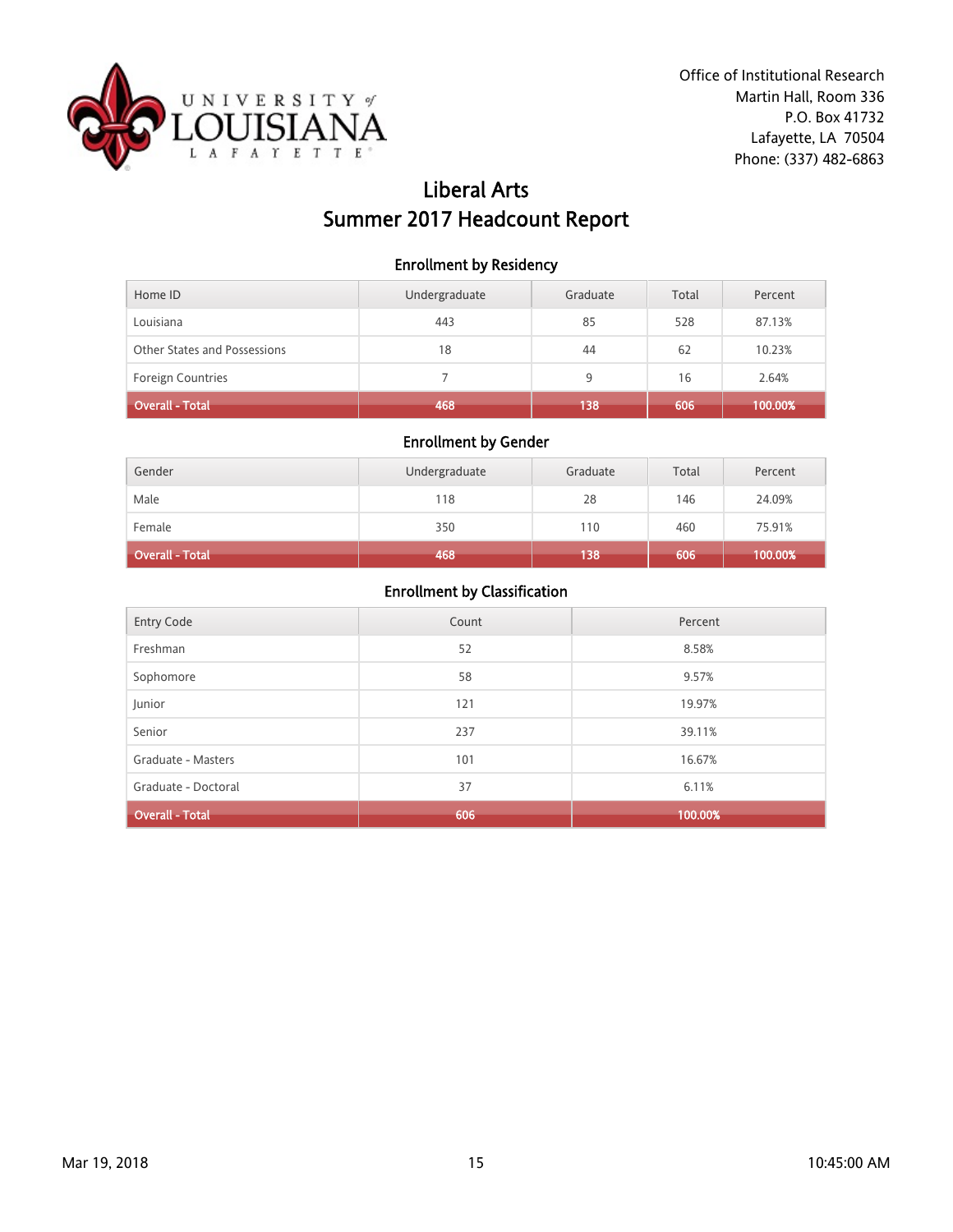

# Liberal Arts Summer 2017 Headcount Report

#### Enrollment by Entry Type

| <b>Population Type</b> | Undergraduate | Graduate | Total | Percent |
|------------------------|---------------|----------|-------|---------|
| Continuing             | 422           | 100      | 522   | 86.14%  |
| First Time             | 26            | 35       | 61    | 10.07%  |
| Re-entry               | 19            | 3        | 22    | 3.63%   |
| Transfer               |               | 0        |       | 0.17%   |
| <b>Overall - Total</b> | 468           | 138      | 606   | 100.00% |

#### Enrollment by Race/Ethnicity

| Race                             | Undergraduate | Graduate     | Total | Percent |
|----------------------------------|---------------|--------------|-------|---------|
| Asian                            | 3             | 2            | 5     | 0.83%   |
| <b>Black or African American</b> | 139           | 13           | 152   | 25.08%  |
| Hispanic, of any race            | 19            | 3            | 22    | 3.63%   |
| American Indian or Alaska Native |               | $\mathbf{0}$ | 1     | 0.17%   |
| Two or more races                | 8             |              | 9     | 1.49%   |
| Non-resident Alien               | 7             | 9            | 16    | 2.64%   |
| Unknown Race/Ethnicity           | 31            | 6            | 37    | 6.11%   |
| White                            | 260           | 104          | 364   | 60.07%  |
| <b>Overall - Total</b>           | 468           | 138          | 606   | 100.00% |

| <b>Full/Part Time</b>  | Undergraduate | Graduate | Total | Percent |
|------------------------|---------------|----------|-------|---------|
| <b>Full Time</b>       | 4             | 34       | 38    | 6.27%   |
| Part Time              | 464           | 104      | 568   | 93.73%  |
| <b>Overall - Total</b> | 468           | 138      | 606   | 100.00% |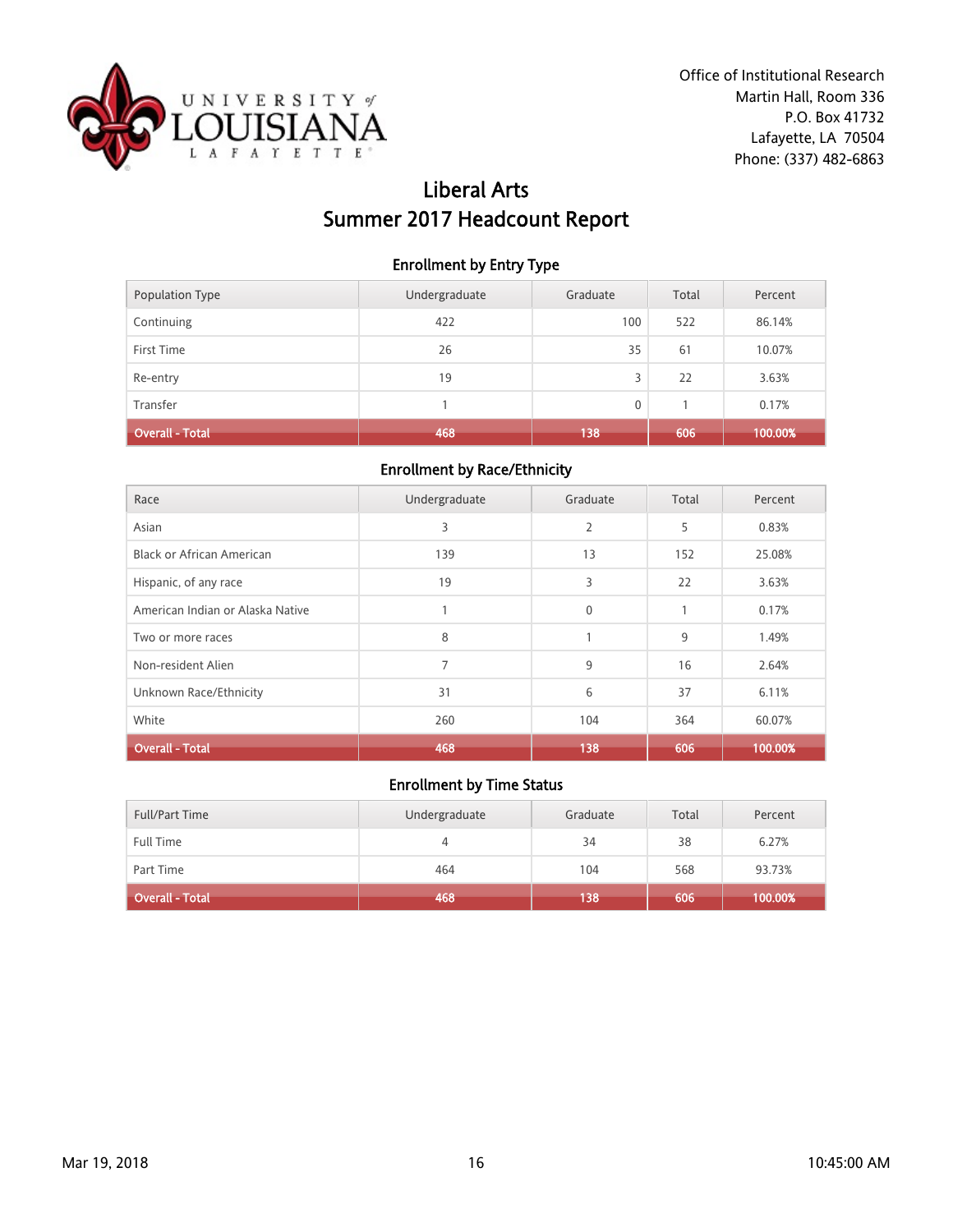

# Nursing & Allied Health Professions Summer 2017 Headcount Report

### Enrollment by Residency

| Home ID                      | Undergraduate | Graduate     | Total | Percent |
|------------------------------|---------------|--------------|-------|---------|
| Louisiana                    | 554           | 31           | 585   | 65.88%  |
| Other States and Possessions | 291           |              | 292   | 32.88%  |
| <b>Foreign Countries</b>     | 11            | $\mathbf{0}$ |       | 1.24%   |
| Overall - Total              | 856           | 32           | 888   | 100.00% |

#### Enrollment by Gender

| Gender          | Undergraduate | Graduate | Total | Percent |
|-----------------|---------------|----------|-------|---------|
| Male            | 106           | 4        | 110   | 12.39%  |
| Female          | 750           | 28       | 778   | 87.61%  |
| Overall - Total | 856           | 32       | 888   | 100.00% |

| Entry Code             | Count | Percent |
|------------------------|-------|---------|
| Freshman               | 140   | 15.77%  |
| Sophomore              | 131   | 14.75%  |
| Junior                 | 79    | 8.90%   |
| Senior                 | 506   | 56.98%  |
| Graduate - Masters     | 21    | 2.36%   |
| Graduate - Doctoral    | 11    | 1.24%   |
| <b>Overall - Total</b> | 888   | 100.00% |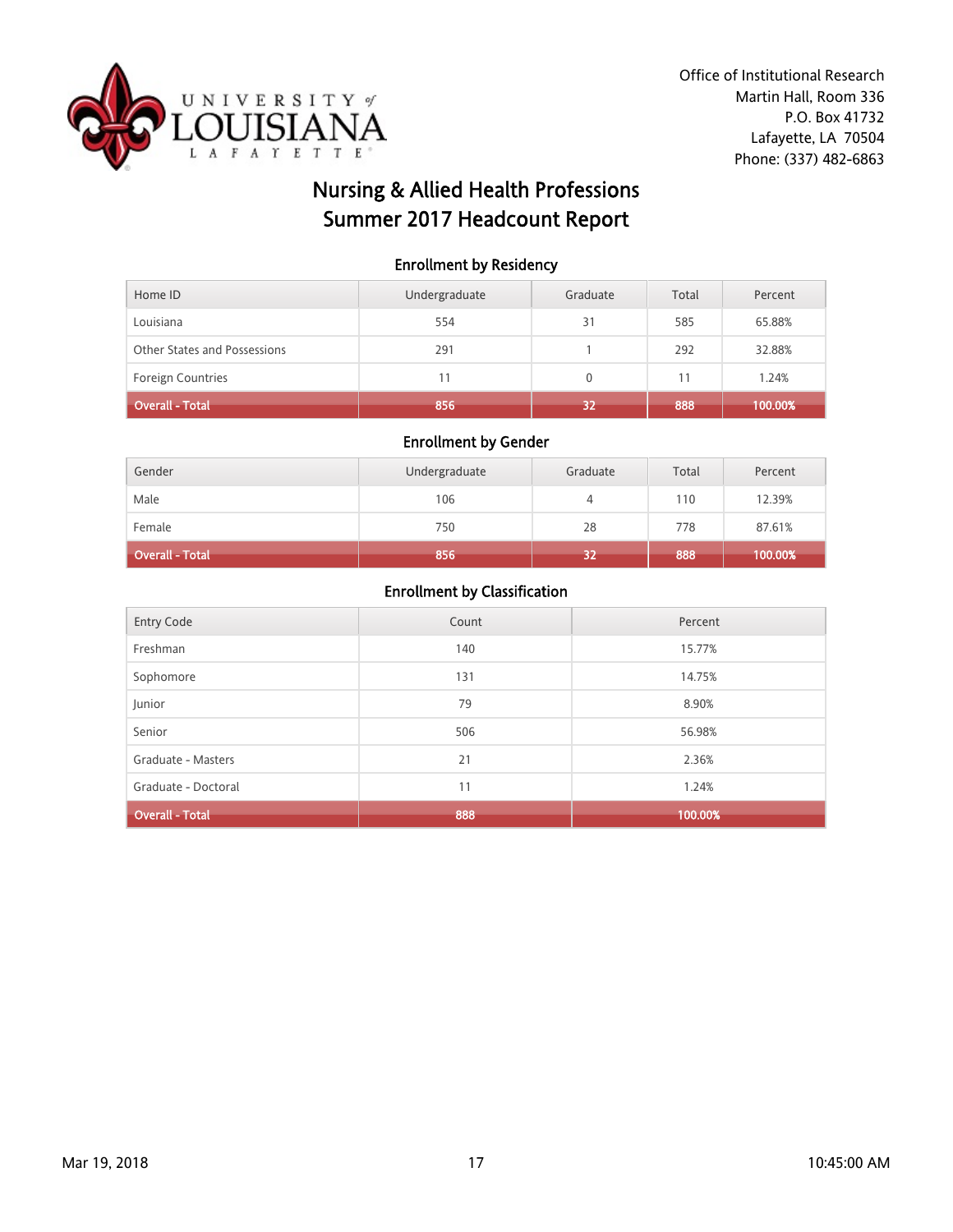

# Nursing & Allied Health Professions Summer 2017 Headcount Report

#### Enrollment by Entry Type

| <b>Population Type</b> | Undergraduate | Graduate     | Total | Percent |
|------------------------|---------------|--------------|-------|---------|
| Continuing             | 648           | 28           | 676   | 76.13%  |
| First Time             | 16            | 3            | 19    | 2.14%   |
| Re-entry               | 19            |              | 20    | 2.25%   |
| Transfer               | 173           | $\mathbf{0}$ | 173   | 19.48%  |
| <b>Overall - Total</b> | 856           | 32           | 888   | 100.00% |

#### Enrollment by Race/Ethnicity

| Race                                      | Undergraduate | Graduate     | Total          | Percent |
|-------------------------------------------|---------------|--------------|----------------|---------|
| Asian                                     | 27            | $\mathbf{0}$ | 27             | 3.04%   |
| <b>Black or African American</b>          | 176           | 2            | 178            | 20.05%  |
| Hispanic, of any race                     | 42            | $\mathbf{0}$ | 42             | 4.73%   |
| American Indian or Alaska Native          | 2             | $\mathbf{0}$ | 2              | 0.23%   |
| Two or more races                         | 12            | $\mathbf{0}$ | 12             | 1.35%   |
| Non-resident Alien                        | 2             | $\mathbf{0}$ | $\overline{2}$ | 0.23%   |
| Native Hawaiian or Other Pacific Islander | 3             | $\mathbf{0}$ | 3              | 0.34%   |
| Unknown Race/Ethnicity                    | 70            | 1            | 71             | 8.00%   |
| White                                     | 522           | 29           | 551            | 62.05%  |
| <b>Overall - Total</b>                    | 856           | 32           | 888            | 100.00% |

| <b>Full/Part Time</b>  | Undergraduate | Graduate | Total | Percent |
|------------------------|---------------|----------|-------|---------|
| Full Time              |               |          |       | 0.34%   |
| Part Time              | 856           | 29       | 885   | 99.66%  |
| <b>Overall - Total</b> | 856           | 32       | 888   | 100.00% |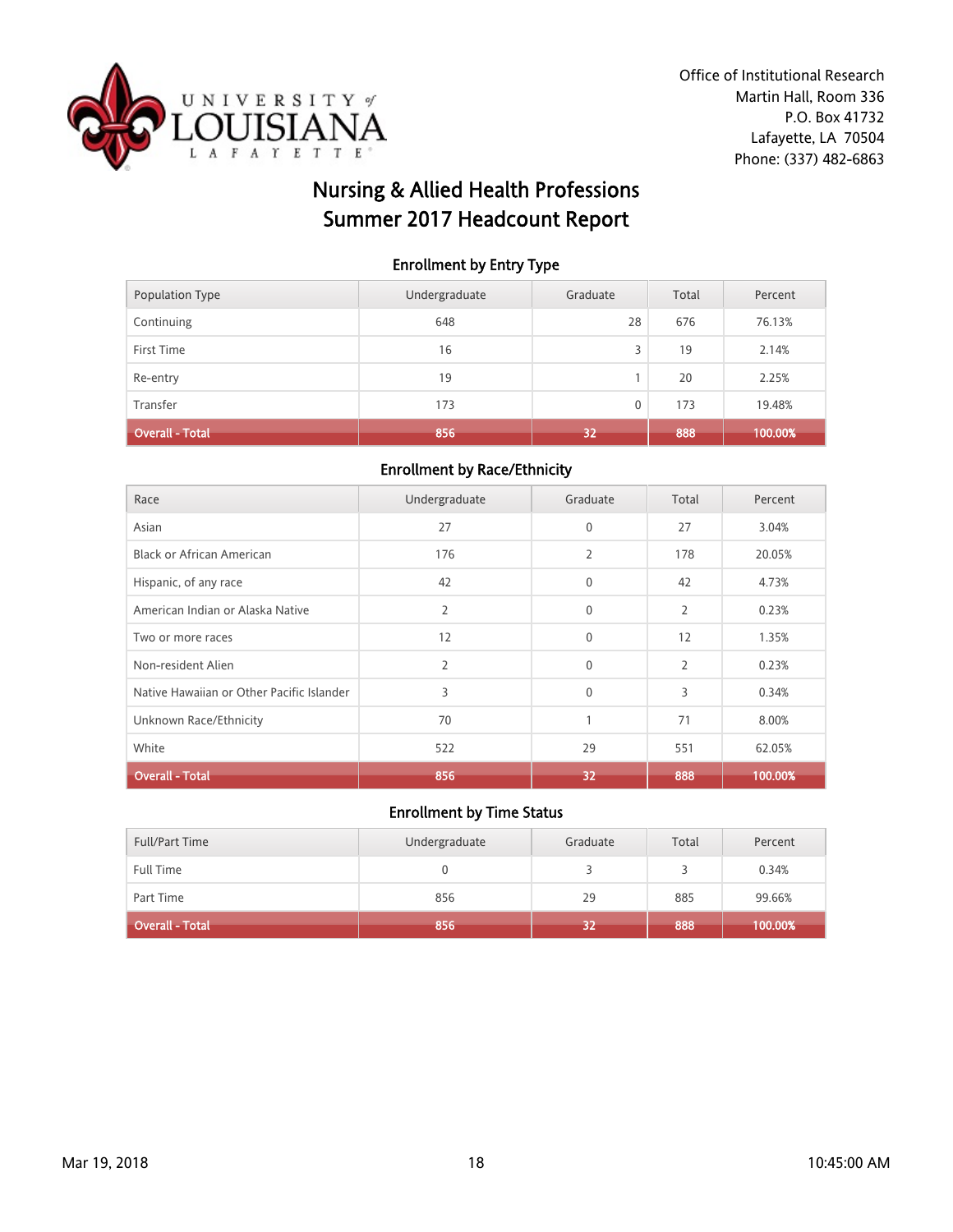

# Sciences Summer 2017 Headcount Report

#### Enrollment by Residency

| Home ID                      | Undergraduate | Graduate | Total | Percent |
|------------------------------|---------------|----------|-------|---------|
| Louisiana                    | 389           | 15       | 404   | 87.83%  |
| Other States and Possessions | 14            | 22       | 36    | 7.83%   |
| <b>Foreign Countries</b>     | 6             | 14       | 20    | 4.35%   |
| Overall - Total              | 409           | 51       | 460   | 100.00% |

### Enrollment by Gender

| Gender                 | Undergraduate | Graduate | Total | Percent |
|------------------------|---------------|----------|-------|---------|
| Male                   | 199           | 33       | 232   | 50.43%  |
| Female                 | 210           | 18       | 228   | 49.57%  |
| <b>Overall - Total</b> | 409           |          | 460   | 100.00% |

| <b>Entry Code</b>      | Count | Percent |
|------------------------|-------|---------|
| Freshman               | 44    | 9.57%   |
| Sophomore              | 84    | 18.26%  |
| Junior                 | 98    | 21.30%  |
| Senior                 | 183   | 39.78%  |
| Graduate - Masters     | 22    | 4.78%   |
| Graduate - Doctoral    | 29    | 6.30%   |
| <b>Overall - Total</b> | 460   | 100.00% |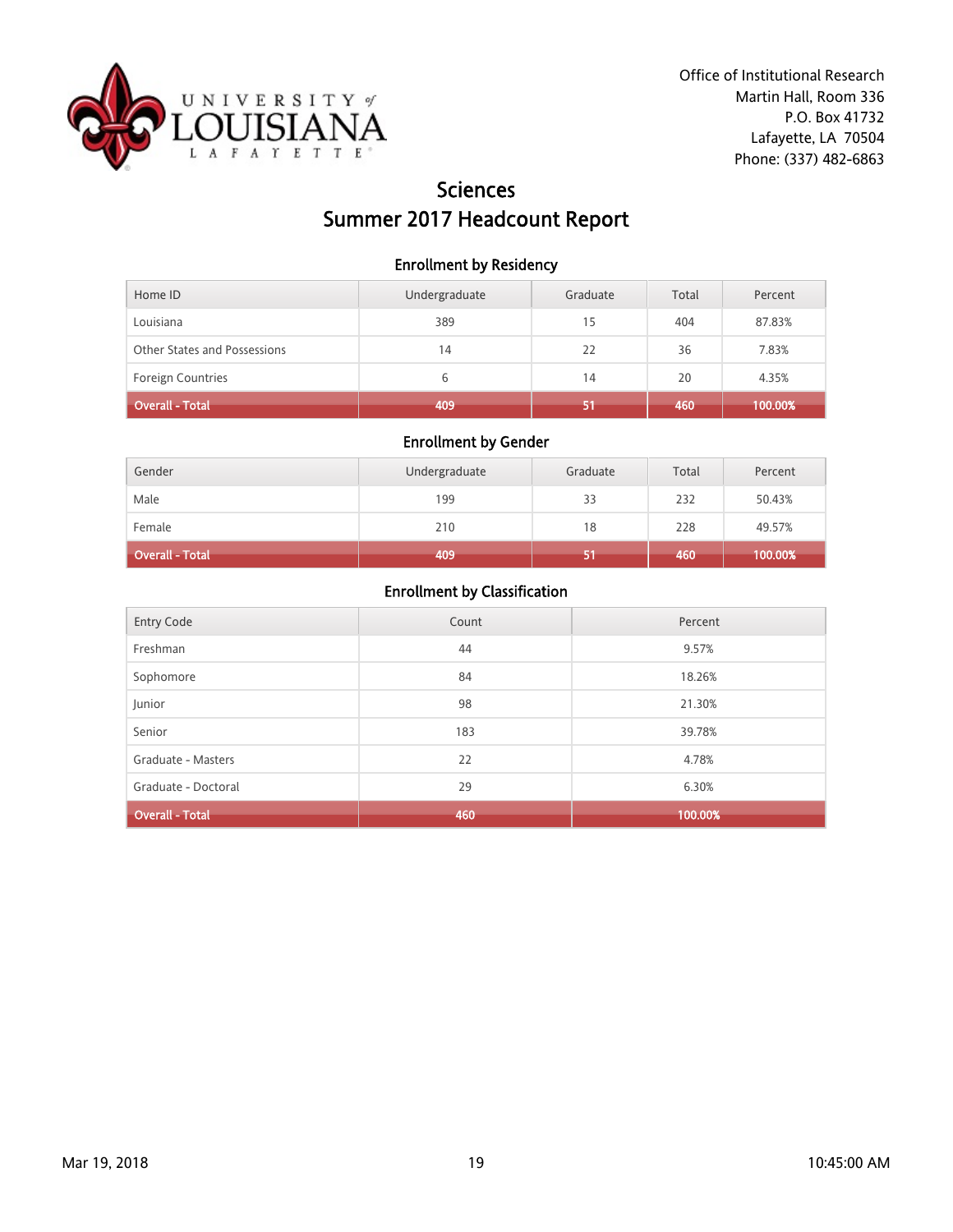

# Sciences Summer 2017 Headcount Report

#### Enrollment by Entry Type

| <b>Population Type</b> | Undergraduate | Graduate | Total | Percent |
|------------------------|---------------|----------|-------|---------|
| Continuing             | 377           | 51       | 428   | 93.04%  |
| First Time             | 19            | 0        | 19    | 4.13%   |
| Re-entry               | 9             | 0        | 9     | 1.96%   |
| Transfer               | 4             | 0        | 4     | 0.87%   |
| <b>Overall - Total</b> | 409           | 51       | 460   | 100.00% |

#### Enrollment by Race/Ethnicity

| Race                             | Undergraduate  | Graduate       | Total        | Percent |
|----------------------------------|----------------|----------------|--------------|---------|
| Asian                            | 20             | 2              | 22           | 4.78%   |
| <b>Black or African American</b> | 76             | 3              | 79           | 17.17%  |
| Hispanic, of any race            | 13             | $\mathbf{0}$   | 13           | 2.83%   |
| American Indian or Alaska Native |                | $\mathbf{0}$   | $\mathbf{1}$ | 0.22%   |
| Two or more races                | 11             | $\overline{2}$ | 13           | 2.83%   |
| Non-resident Alien               | $\overline{4}$ | 13             | 17           | 3.70%   |
| Unknown Race/Ethnicity           | 16             |                | 17           | 3.70%   |
| White                            | 268            | 30             | 298          | 64.78%  |
| <b>Overall - Total</b>           | 409            | 51             | 460          | 100.00% |

| <b>Full/Part Time</b>  | Undergraduate | Graduate | Total | Percent |
|------------------------|---------------|----------|-------|---------|
| <b>Full Time</b>       |               |          |       | 1.74%   |
| Part Time              | 407           | 45       | 452   | 98.26%  |
| <b>Overall - Total</b> | 409           |          | 460   | 100.00% |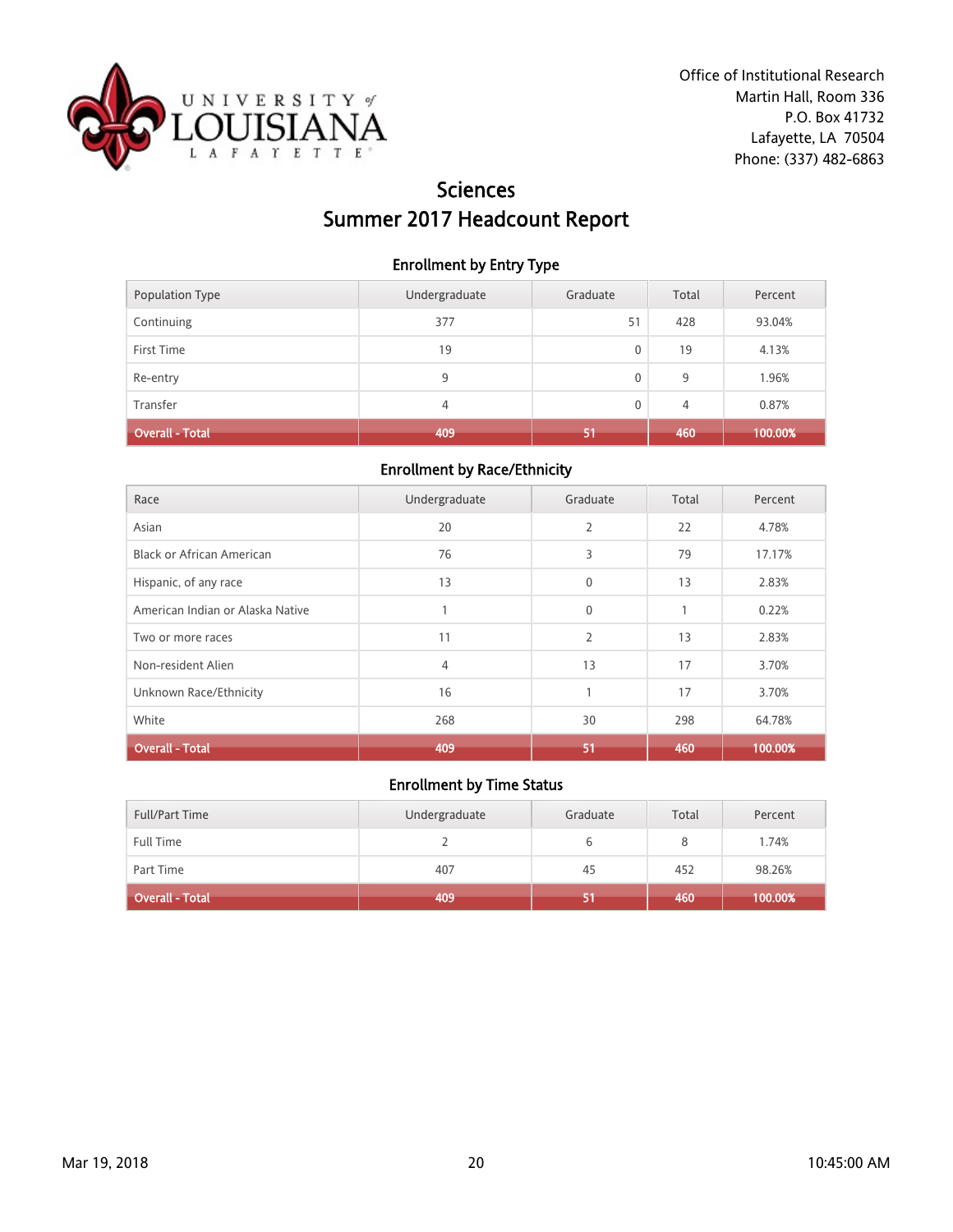

# University College Summer 2017 Headcount Report

#### Enrollment by Residency

| Home ID                      | Undergraduate | Graduate | Total | Percent |
|------------------------------|---------------|----------|-------|---------|
| Louisiana                    | 170           |          | 170   | 73.28%  |
| Other States and Possessions | 60            |          | 60    | 25.86%  |
| <b>Foreign Countries</b>     |               | 0        |       | 0.86%   |
| <b>Overall - Total</b>       | 232           |          | 232   | 100.00% |

#### Enrollment by Gender

| Gender                 | Undergraduate | Graduate | Total | Percent |
|------------------------|---------------|----------|-------|---------|
| Male                   | 132           |          | 132   | 56.90%  |
| Female                 | 100           |          | 100   | 43.10%  |
| <b>Overall - Total</b> | 232           |          | 232   | 100.00% |

| Junior<br>Senior  | 56<br>146 | 24.14%<br>62.93% |
|-------------------|-----------|------------------|
| Sophomore         | 22        | 9.48%            |
| Freshman          | 8         | 3.45%            |
| <b>Entry Code</b> | Count     | Percent          |